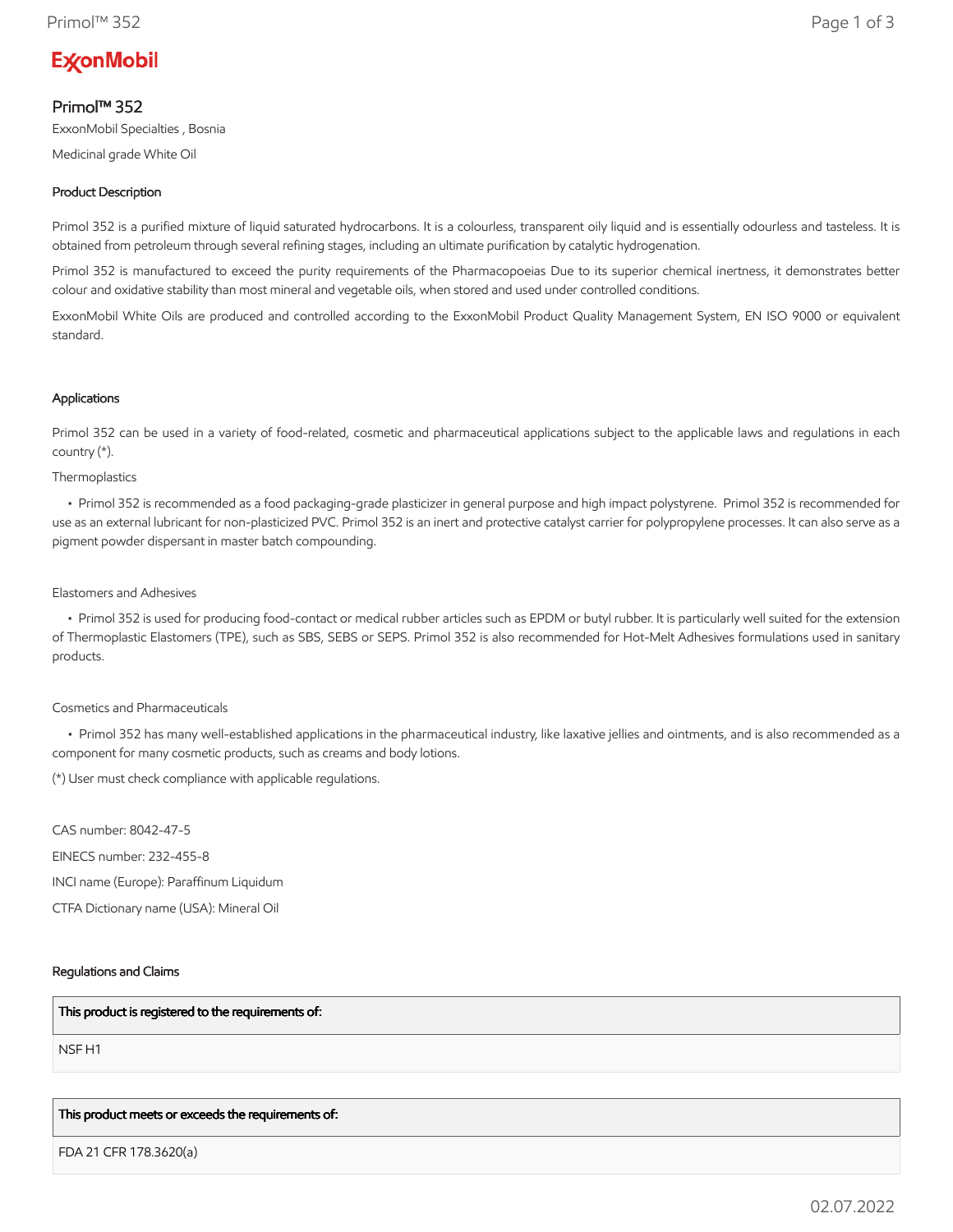| This product meets or exceeds the requirements of:       |
|----------------------------------------------------------|
| European Regulation (EU) 10/2011                         |
| US Pharmacopeia/National Formulary Mineral Oil monograph |
| European Pharmacopoeia, Liquid Paraffin monograph        |

#### Properties and Specifications

| Property                                | Standard Method(a) | <b>Typical</b>      | Min                          | Max   |
|-----------------------------------------|--------------------|---------------------|------------------------------|-------|
| Appearance                              | Visual             |                     | Clear and Bright             |       |
| Density @ 15 C, kg/m3                   | ASTM D4052         |                     | 863                          | 873   |
| Distillation, 10 torr, 2.5%, °C         | ASTM D1160         | 277                 |                              |       |
| Distillation, 10 torr, 5.0%, °C         | ASTM D1160         | 283                 | 275                          |       |
| Distillation, 10 torr, 10%, °C          | ASTM D1160         | 288                 | 282                          |       |
| Flash Point, Cleveland Open Cup, °C     | ASTM D92           |                     | 240                          |       |
| Kinematic Viscosity @ 100 C, mm2/s      | ASTM D445          |                     | 8.5                          |       |
| Kinematic Viscosity @ 40 C, mm2/s       | ASTM D445          |                     | 65.0                         | 75.0  |
| Odor                                    | <b>OLFACTORY</b>   |                     | odorless or almost ordorless |       |
| Pour Point, °C                          | ASTM D5950         |                     |                              | $-12$ |
| Refractive Index, 20 C                  | ASTM D1218         |                     | 1.473                        | 1.479 |
| Relative Density @ 20 C/20 C            | ASTM D4052         |                     | 0.861                        | 0.872 |
| Relative Density @ 25 C/25 C            | ASTM D4052         |                     | 0.859                        | 0.870 |
| Color, Saybolt                          | ASTM D6045         |                     | $+30$                        |       |
| Average Molecular Weight, g/mole        | ASTM D2502         |                     | 480                          |       |
| Hydroc. with less than 25 carbons, wt % | ASTM D6352         |                     |                              | 5     |
| Paraffinic Carbons (Cp), %              | AM-S 1805          | 68                  |                              |       |
| Naphthenic Carbons (Cn), %              | AM-S 1805          | 32                  |                              |       |
| Aromatic Carbons (Ca), %                | AM-S 1805          | $\mathsf{O}\xspace$ |                              |       |
| Dynamic Viscosity @ 20 C, mPa.s         | CALCULATED         |                     | 165                          | 220   |

Note 1: Products are certified on release to meet the values specified. Actual values may deviate within the established reproducibility of the test method specified.

Note 2: For purpose of determining conformance with specification, observed or calculated values shall be rounded off to the nearest unit in the last significant digit used in expressing the limiting value in accordance to the ASTM E 29 method

(a) In lieu of standard test method, alternate test methods may be used for the certification of a product property.